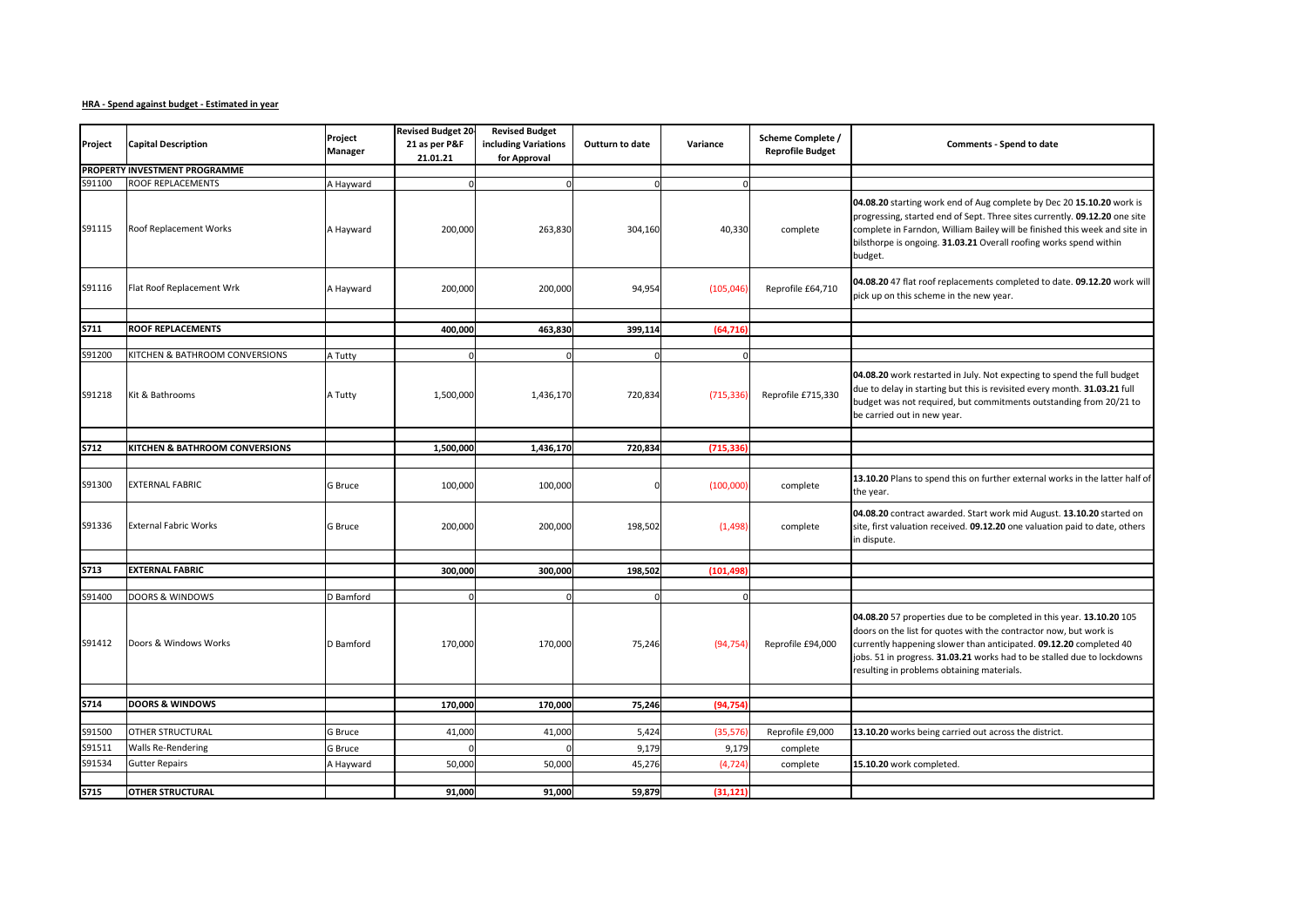| Project     | <b>Capital Description</b>                    | Project<br>Manager     | <b>Revised Budget 20</b><br>21 as per P&F<br>21.01.21 | <b>Revised Budget</b><br>including Variations<br>for Approval | <b>Outturn to date</b> | Variance   | Scheme Complete /<br><b>Reprofile Budget</b> | Comments - Spend to date                                                                                                                                                                                                                                                                                                                   |
|-------------|-----------------------------------------------|------------------------|-------------------------------------------------------|---------------------------------------------------------------|------------------------|------------|----------------------------------------------|--------------------------------------------------------------------------------------------------------------------------------------------------------------------------------------------------------------------------------------------------------------------------------------------------------------------------------------------|
|             |                                               |                        |                                                       |                                                               |                        |            |                                              |                                                                                                                                                                                                                                                                                                                                            |
| S93100      | <b>ELECTRICAL</b>                             | A Hayward              |                                                       | $\Omega$                                                      | $\Omega$               |            |                                              |                                                                                                                                                                                                                                                                                                                                            |
| S93115      | Rewires                                       | A Hayward              | 600,000                                               | 600,000                                                       | 295,404                | (304, 596) | Reprofile £300,000                           | 04.08.20 8 rewires following start in July. Expected to spend full budget.<br>15.10.20 74 rewires completed to date. 09.12.20 125 rewires complete<br>to date. 31.03.21 Contractors couldn't follow normal work methods to<br>work safely with tenants in the property. Works on voids were able to<br>continue.                           |
|             |                                               |                        |                                                       |                                                               |                        |            |                                              |                                                                                                                                                                                                                                                                                                                                            |
| S731        | <b>ELECTRICAL</b>                             |                        | 600,000                                               | 600,000                                                       | 295,404                | (304,596   |                                              |                                                                                                                                                                                                                                                                                                                                            |
|             |                                               |                        |                                                       |                                                               |                        |            |                                              |                                                                                                                                                                                                                                                                                                                                            |
| S93500      | <b>HEATING</b>                                | D Bamford              |                                                       | $\Omega$                                                      | $\Omega$               |            |                                              |                                                                                                                                                                                                                                                                                                                                            |
| S93510      | <b>Heating/Boilers</b>                        | D Bamford              | 550,000                                               | 550,000                                                       | 357,259                | (192, 741) | Reprofile £138,000                           | 04.08.20 147 properties currently with the contractor. 13.10.20 176<br>ordered and currently 66 completed replacement boilers with 6 on hold.<br>09.12.20 completed 95 replacements 86 in progress. 31.03.21<br>Contractors couldn't follow normal work methods to work safely with<br>tenants in the property. emergency works continued. |
|             |                                               |                        |                                                       |                                                               |                        |            |                                              |                                                                                                                                                                                                                                                                                                                                            |
| <b>S735</b> | <b>HEATING</b>                                |                        | 550,000                                               | 550,000                                                       | 357,259                | (192, 741) |                                              |                                                                                                                                                                                                                                                                                                                                            |
| S93600      | <b>ENERGY EFFICIENCY</b>                      |                        |                                                       | $\Omega$                                                      | $\Omega$               | $\Omega$   |                                              |                                                                                                                                                                                                                                                                                                                                            |
| S93624      | <b>EE Boilers</b>                             | D Bamford<br>D Bamford | 150,000                                               | 150,000                                                       | 16,378                 | (133, 622) | complete                                     | 13.10.20 replacements are on programme. 31.03.21 Contractors couldn't<br>follow normal work methods to work safely with tenants in the property.<br>emergency works continued.                                                                                                                                                             |
|             |                                               |                        |                                                       |                                                               |                        |            |                                              |                                                                                                                                                                                                                                                                                                                                            |
| <b>S736</b> | <b>ENERGY EFFICIENCY</b>                      |                        | 150,000                                               | 150,000                                                       | 16,378                 | (133, 622) |                                              |                                                                                                                                                                                                                                                                                                                                            |
|             |                                               |                        |                                                       |                                                               |                        |            |                                              |                                                                                                                                                                                                                                                                                                                                            |
| S95100      | <b>GARAGE FORECOURTS</b>                      | A Hayward              |                                                       | $\Omega$                                                      | $\Omega$               | $\Omega$   |                                              |                                                                                                                                                                                                                                                                                                                                            |
| S95109      | Garages                                       | A Hayward              | 34,000                                                | 34,000                                                        | 33,773                 | (227)      | complete                                     | 15.10.20 tendered and contractor chosen to replace garage doors (25)<br>09.12.20 started this week, due for completion before christmas.                                                                                                                                                                                                   |
| S95115      | <b>Resurfacing Works</b>                      | A Hayward              | 75,000                                                | 75,000                                                        | 74,956                 | (44)       | complete                                     | 04.08.20 scheme complete                                                                                                                                                                                                                                                                                                                   |
| <b>S751</b> | <b>GARAGE FORECOURTS</b>                      |                        | 109,000                                               | 109,000                                                       | 108,729                | (271)      |                                              |                                                                                                                                                                                                                                                                                                                                            |
|             |                                               |                        |                                                       |                                                               |                        |            |                                              |                                                                                                                                                                                                                                                                                                                                            |
| S95200      | <b>ENVIRONMENTAL WORKS</b>                    | M Carman               | 116,099                                               | 116,099                                                       |                        | (116,099)  | Reprofile £116,090                           | 13.10.20 Plans to spend this on further external works in the latter half of<br>the year.                                                                                                                                                                                                                                                  |
| S95203      | Car Parking Schemes                           | D Roxburgh             | 250,000                                               | 250,000                                                       | 191,084                | (58, 916)  | Complete                                     | 04.08.20 Identified sites as part of the new build programme to satisfy<br>planning conditions - Collingham and Caunton sites                                                                                                                                                                                                              |
| S95206      | Chatham Court Target Hardending - Safer Neigh | Davidson/A<br>Batty    | 68,901                                                | 68,901                                                        | 66,639                 | (2, 262)   | Reprofile £2,260                             | 24.09.20 Safer Neighbourhoods Funding 31.03.21 additional spend here<br>is covered by additional grant. Equivalent reduction on general fund<br>bicycle storage scheme due to some costs relating to Chatham Court.                                                                                                                        |
| S95207      | <b>Vineway Gated Access</b>                   | M Carman               | 5,000                                                 | 5,000                                                         | C                      | (5,000)    | moved to revenue                             | 31.03.21 outturn was below the £15k deminimis limit                                                                                                                                                                                                                                                                                        |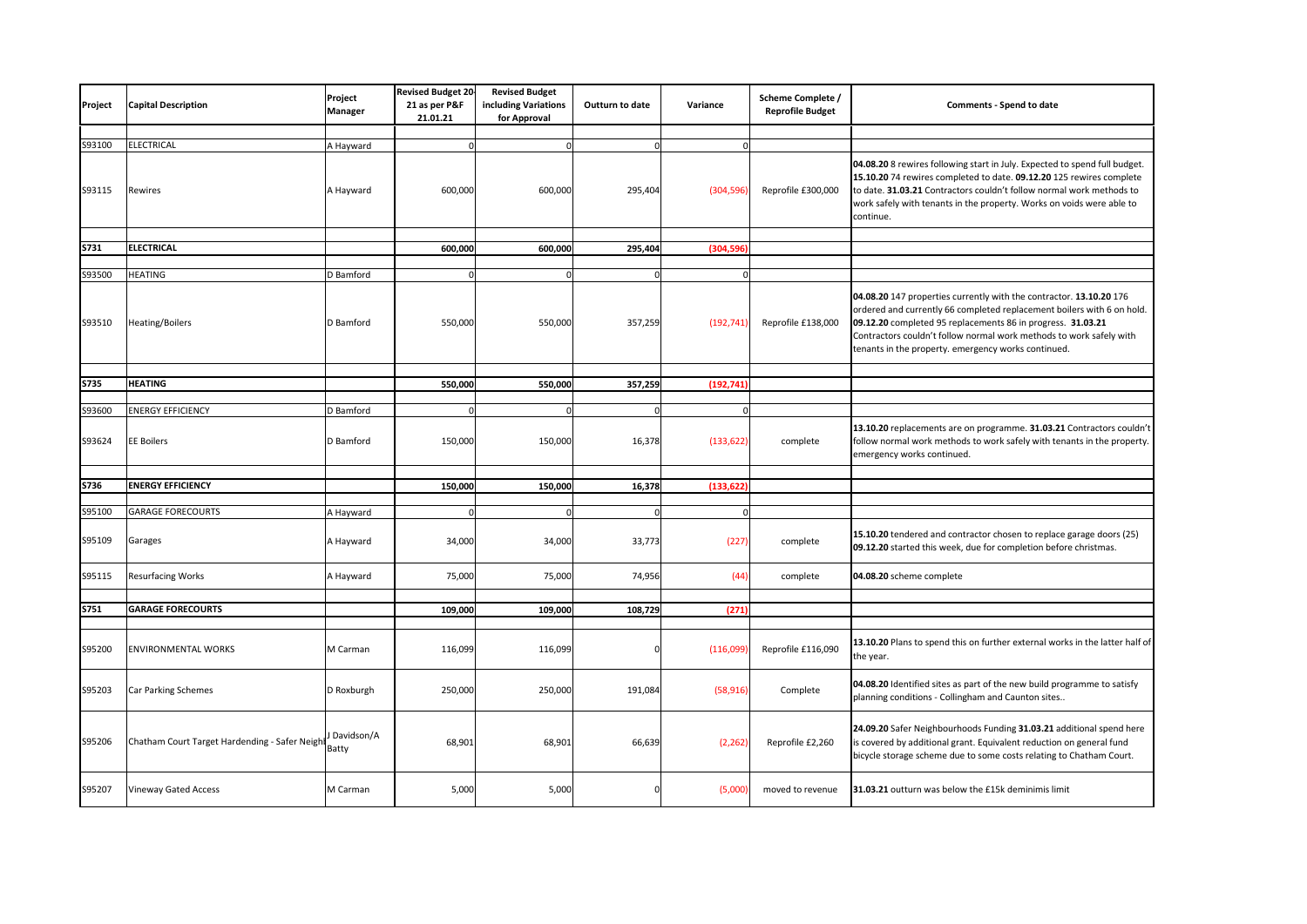| Project          | <b>Capital Description</b>              | Project<br><b>Manager</b> | <b>Revised Budget 20</b><br>21 as per P&F<br>21.01.21 | <b>Revised Budget</b><br>including Variations<br>for Approval | Outturn to date | Variance  | <b>Scheme Complete /</b><br><b>Reprofile Budget</b> | Comments - Spend to date                                                                                                                                                                                                                                                                  |
|------------------|-----------------------------------------|---------------------------|-------------------------------------------------------|---------------------------------------------------------------|-----------------|-----------|-----------------------------------------------------|-------------------------------------------------------------------------------------------------------------------------------------------------------------------------------------------------------------------------------------------------------------------------------------------|
| S95208           | Roewood Lane Sewerage Treatment Station | M Carman                  | 10,000                                                | 10,000                                                        |                 | (10,000)  | Reprofile £10,000                                   | 31.03.21 outturn was below the £15k deminimis limit                                                                                                                                                                                                                                       |
| S95250           | <b>Communal Lighting</b>                | M Carman                  | 20,000                                                | 20,000                                                        |                 | (20,000)  | moved to revenue                                    | 13.10.20 Three street lights identified for replacements. 31.03.21 outturn<br>was below the £15k deminimis limit                                                                                                                                                                          |
| S95252           | Flood Defence Systems                   | D Bamford                 | 10,000                                                | 10,000                                                        |                 | (10,000)  | budget available in<br>21/22                        | 31.03.21 there is an annual budget allocation for flood defence, no<br>commitments in 20/21 requiring a budget reprofile.                                                                                                                                                                 |
| S95254           | <b>Estate Remodelling</b>               | <b>G</b> Bruce            | 65,000                                                | 65,000                                                        | 17,824          | (47, 176) | Complete                                            | 13.10.20 fencing works across the district.                                                                                                                                                                                                                                               |
|                  |                                         |                           |                                                       |                                                               |                 |           |                                                     |                                                                                                                                                                                                                                                                                           |
| <b>S752</b>      | <b>ENVIRONMENTAL WORKS</b>              |                           | 545,000                                               | 545,000                                                       | 275,546         | (269.454  |                                                     |                                                                                                                                                                                                                                                                                           |
|                  |                                         |                           |                                                       | n                                                             |                 |           |                                                     |                                                                                                                                                                                                                                                                                           |
| S97100<br>S97115 | <b>ASBESTOS</b><br>Asbestos Surveys     | A Hayward<br>A Hayward    | 30,000                                                | 30,000                                                        |                 | (30,000)  | Reprofile £13,000                                   | 04.08.20 surveys continued through lockdown due to essential services<br>15.10.20 surveys are progressing. 09.12.20 Due to review with<br>complicance team.                                                                                                                               |
| S97116           | Asbestos Removal                        | A Hayward                 | 20,000                                                | 20,000                                                        | $\Omega$        | (20,000)  | Reprofile £8,000                                    | 04.08.20 removals started in May. 15.10.20 ongoing.                                                                                                                                                                                                                                       |
|                  |                                         |                           |                                                       |                                                               |                 |           |                                                     |                                                                                                                                                                                                                                                                                           |
| S771             | <b>ASBESTOS</b>                         |                           | 50,000                                                | 50,000                                                        | 0               | (50,000   |                                                     |                                                                                                                                                                                                                                                                                           |
| S97200           | <b>FIRE SAFETY</b>                      | <b>Knowles</b>            | 50.000                                                | 50,000                                                        | $\Omega$        | (50.00)   | Reprofile £36,870                                   |                                                                                                                                                                                                                                                                                           |
| S97218           | <b>Fire Risk Assessments</b>            | <b>Knowles</b>            | 150,000                                               | 150,000                                                       |                 | (150,000) | Reprofile £150,000                                  | 04.08.20 works completed on receipt of risk assessment reports.<br>13.10.20 out to tender at the moment, due back late Oct. 31.03.21 Risk<br>assessments have been carried out, spend will occur in the new year and<br>expect to spend more than next years budget.                      |
| S772             | <b>FIRE SAFETY</b>                      |                           | 200,000                                               | 200,000                                                       | $\Omega$        | (200,000  |                                                     |                                                                                                                                                                                                                                                                                           |
|                  |                                         |                           |                                                       |                                                               |                 |           |                                                     |                                                                                                                                                                                                                                                                                           |
| S97300           | <b>DDA IMPROVEMENTS</b>                 | . Powell                  | 17,531                                                | 17,531                                                        | 17,531          |           | complete                                            | 04.08.20 Completed work at Burton Court. Accessible Kitchens being<br>carried out at Community Centres. All budget will be spent. 13.10.20<br>works at comm centres finished. Remaining budget is required for a<br>stairlift. 09.12.20 work planned for this year complete.              |
|                  |                                         |                           |                                                       |                                                               |                 |           |                                                     |                                                                                                                                                                                                                                                                                           |
| <b>S773</b>      | <b>DDA IMPROVEMENTS</b>                 |                           | 17,531                                                | 17,531                                                        | 17,531          | ol        |                                                     |                                                                                                                                                                                                                                                                                           |
| S97400           | <b>DISABLED ADAPTATIONS</b>             | Powell                    |                                                       | $\Omega$                                                      | $\Omega$        | $\Omega$  |                                                     |                                                                                                                                                                                                                                                                                           |
|                  |                                         |                           |                                                       |                                                               |                 |           |                                                     |                                                                                                                                                                                                                                                                                           |
| S97416           | <b>Major Adaptations</b>                | . Powell                  | 425,000                                               | 425,000                                                       | 382,856         | (42, 144) | Reprofile £42,000                                   | 04.08.20 only external works carried out due to lockdown. It is expected<br>that this budget will be fully spent due to the level of referals. 13.10.20<br>upward trend on referrals. 09.12.20 161 referals completed 108.<br>31.03.21 commitments made within 20/21 will occur in 21/22. |
| S97417           | <b>Minor Adaptations</b>                | . Powell                  | 30,000                                                | 30,000                                                        | 26,975          | (3,025)   | Reprofile £3,000                                    | 04.08.20 until the end July contractor was only carrying our emergency<br>work. Still expect to fully spend budget due to referrals. 13.10.20 spend<br>on target. 09.12.20 179 referals, completed 157. 31.03.21 commitments<br>made within 20/21 will occur in 21/22.                    |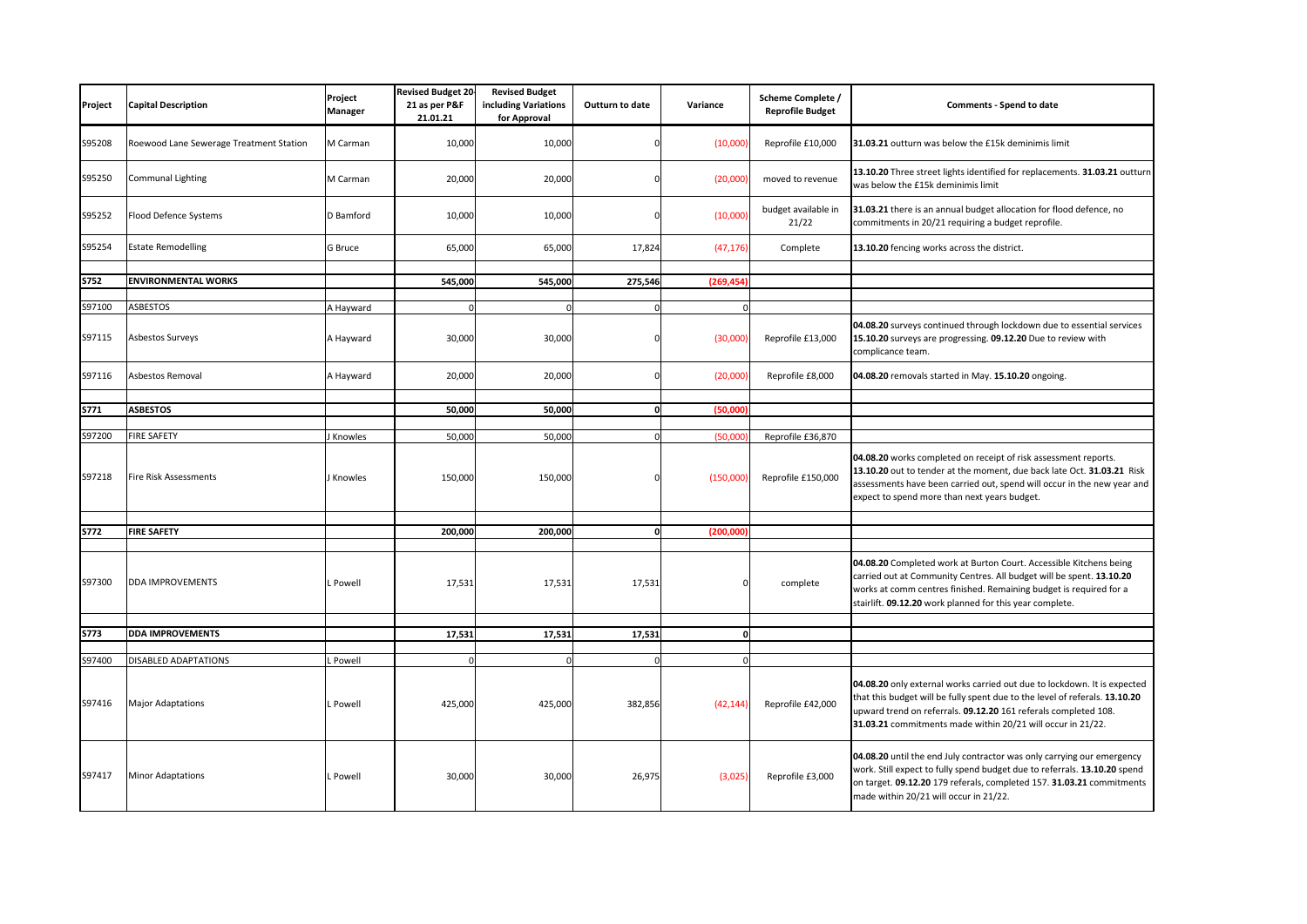| Project | <b>Capital Description</b>              | Project<br>Manager       | <b>Revised Budget 20-</b><br>21 as per P&F<br>21.01.21 | <b>Revised Budget</b><br>including Variations<br>for Approval | Outturn to date | Variance    | Scheme Complete /<br><b>Reprofile Budget</b> | Comments - Spend to date                                                                                                                                                                                                                                                                                                                                                                                                                                           |
|---------|-----------------------------------------|--------------------------|--------------------------------------------------------|---------------------------------------------------------------|-----------------|-------------|----------------------------------------------|--------------------------------------------------------------------------------------------------------------------------------------------------------------------------------------------------------------------------------------------------------------------------------------------------------------------------------------------------------------------------------------------------------------------------------------------------------------------|
| S97418  | Adaptation Stair Lift/Ho                | L Powell                 | 47,469                                                 | 47,469                                                        | 44,263          | (3, 206)    | Reprofile £3,000                             | 04.08.20 committed full budget. 13.10.20 spend increased on anticipated<br>due to some specialist stairlifts being installed where staircase has a turn<br>in it. 09.12.20 11 Stairlifts and 6 Hoists put in so far. 31.03.21<br>commitments made within 20/21 will occur in 21/22.                                                                                                                                                                                |
|         |                                         |                          |                                                        |                                                               |                 |             |                                              |                                                                                                                                                                                                                                                                                                                                                                                                                                                                    |
| S774    | <b>DISABLED ADAPTATIONS</b>             |                          | 502,469                                                | 502,469                                                       | 454,094         | (48, 375)   |                                              |                                                                                                                                                                                                                                                                                                                                                                                                                                                                    |
| S97500  | LEGIONELLA                              | D Bamford                | 30,000                                                 | 30,000                                                        |                 | (30,000)    | moved to revenue                             | 04.08.20 Surveys due to start again during August. Works will be carried<br>out follwing reports. 13.10.20 Work started on works following surveys.<br>31.03.21 spend on surveys only and under deminis limit.                                                                                                                                                                                                                                                     |
|         |                                         |                          |                                                        |                                                               |                 |             |                                              |                                                                                                                                                                                                                                                                                                                                                                                                                                                                    |
| S791    | UNALLOCATED FUNDING                     |                          | 30,000                                                 | 30,000                                                        | <sub>0</sub>    | (30,000)    |                                              |                                                                                                                                                                                                                                                                                                                                                                                                                                                                    |
| S99100  | PROPERTY INVESTMENT CONTINGENCY         | M Carman                 | 50,000                                                 | 50,000                                                        | C               | (50,000)    | budget available in<br>21/22                 | 31.03.21 Contingency budgeted for every year.                                                                                                                                                                                                                                                                                                                                                                                                                      |
| S99102  | <b>Housing Capital Fees</b>             | M Carman                 | 378,800                                                | 378,800                                                       | 214,564         | (164, 236)  | complete                                     | 31.03.21 fees dependant on spend incurred to manage the investment<br>programme within the revenue budget.                                                                                                                                                                                                                                                                                                                                                         |
|         |                                         |                          |                                                        |                                                               |                 |             |                                              |                                                                                                                                                                                                                                                                                                                                                                                                                                                                    |
| S791    | UNALLOCATED FUNDING                     |                          | 428,800                                                | 428,800                                                       | 214,564         | (214, 236)  |                                              |                                                                                                                                                                                                                                                                                                                                                                                                                                                                    |
|         | PROPERTY INVESTMENT                     |                          | 5,643,800                                              | 5,643,800                                                     | 3,193,081       | (2,450,719) | 1,705,260                                    |                                                                                                                                                                                                                                                                                                                                                                                                                                                                    |
|         |                                         |                          |                                                        |                                                               |                 |             |                                              |                                                                                                                                                                                                                                                                                                                                                                                                                                                                    |
|         | <b>AFFORDABLE HOUSING</b>               |                          |                                                        |                                                               |                 |             |                                              |                                                                                                                                                                                                                                                                                                                                                                                                                                                                    |
| SA1030  | <b>HRA Site Development</b>             | K Shutt                  |                                                        |                                                               | $\Omega$        | $\Omega$    |                                              |                                                                                                                                                                                                                                                                                                                                                                                                                                                                    |
| SA1031  | Site Acquisition (Inc RTB)              | K Shutt / J<br>Sanderson | 780,000                                                | 780,000                                                       | 221,400         | (558,600)   | Reprofile £558,600                           | 10.08.20 Three sites currently being investigated. 13.10.20 hoping to<br>finalise the three sites by the end of the financial year. Also investigating<br>another site. 08.12.20 Northgate site transfer completed on 4.12.20 work<br>to start on hording w/e 11.12.20. other acquisitions to take place in the<br>latter months of the financial year reprofile remaining budget. 31.03.21<br>other sites did not progress in time to aquire before the year end. |
| SA1033  | <b>Estate Regeneration</b>              | C Clarkson               | 1,085,430                                              | 1,085,430                                                     | 394,102         | (691, 328)  | Reprofile £691,328                           | 10.08.20 Heads of terms and consultants appointment to deliver enabling<br>works agreed. Continued work to around funding. 31.03.21 some delays<br>in enablling works to be progressed in 21/22.                                                                                                                                                                                                                                                                   |
| SA1034  | Former ASRA Properties                  | C Clarkson               | 1,074,579                                              | 1,074,579                                                     | 1,080,469       | 5,890       | complete                                     | 10.08.20 due to delays additional consulation underway with PA tenants<br>with a view to complete Q3.                                                                                                                                                                                                                                                                                                                                                              |
| SA1035  | Land at 17 Northgate S106 donated asset | K Shutt                  |                                                        | 178,121                                                       | 178,121         |             | complete                                     | 31.03.21 donated asset, under S106 agreement. Cost shown represents<br>market valuation at time of agreement and is only to correctly account<br>for the transfer.                                                                                                                                                                                                                                                                                                 |
| SA1047  | New Build Contingency                   | K Shutt                  | 109,802                                                | 109,802                                                       | $\Omega$        | (109, 802)  | Reprofile £109,800                           | 31.03.21 contingency for the full build programme, and will be added to<br>or moved from as required for phase 4 and 5.                                                                                                                                                                                                                                                                                                                                            |